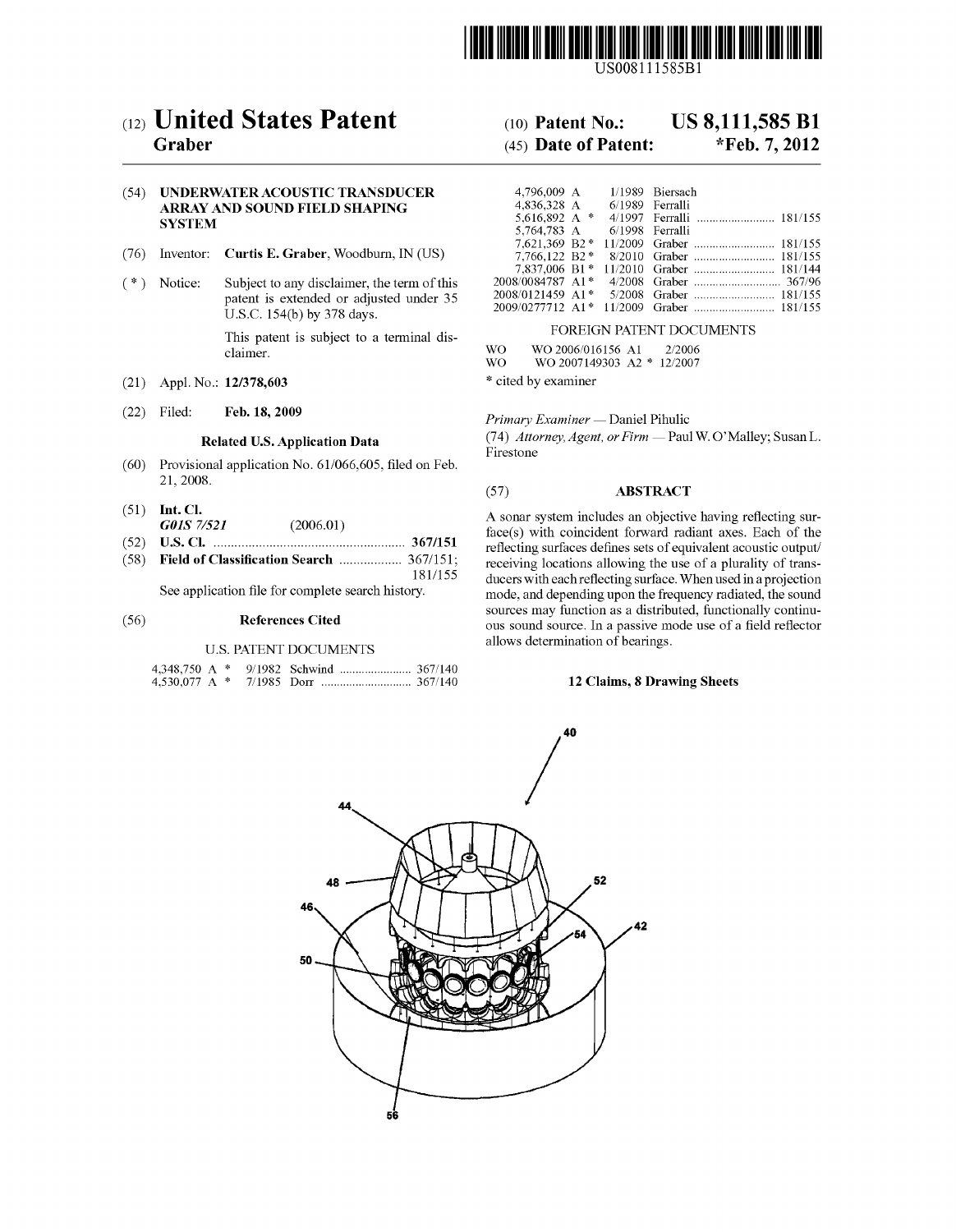

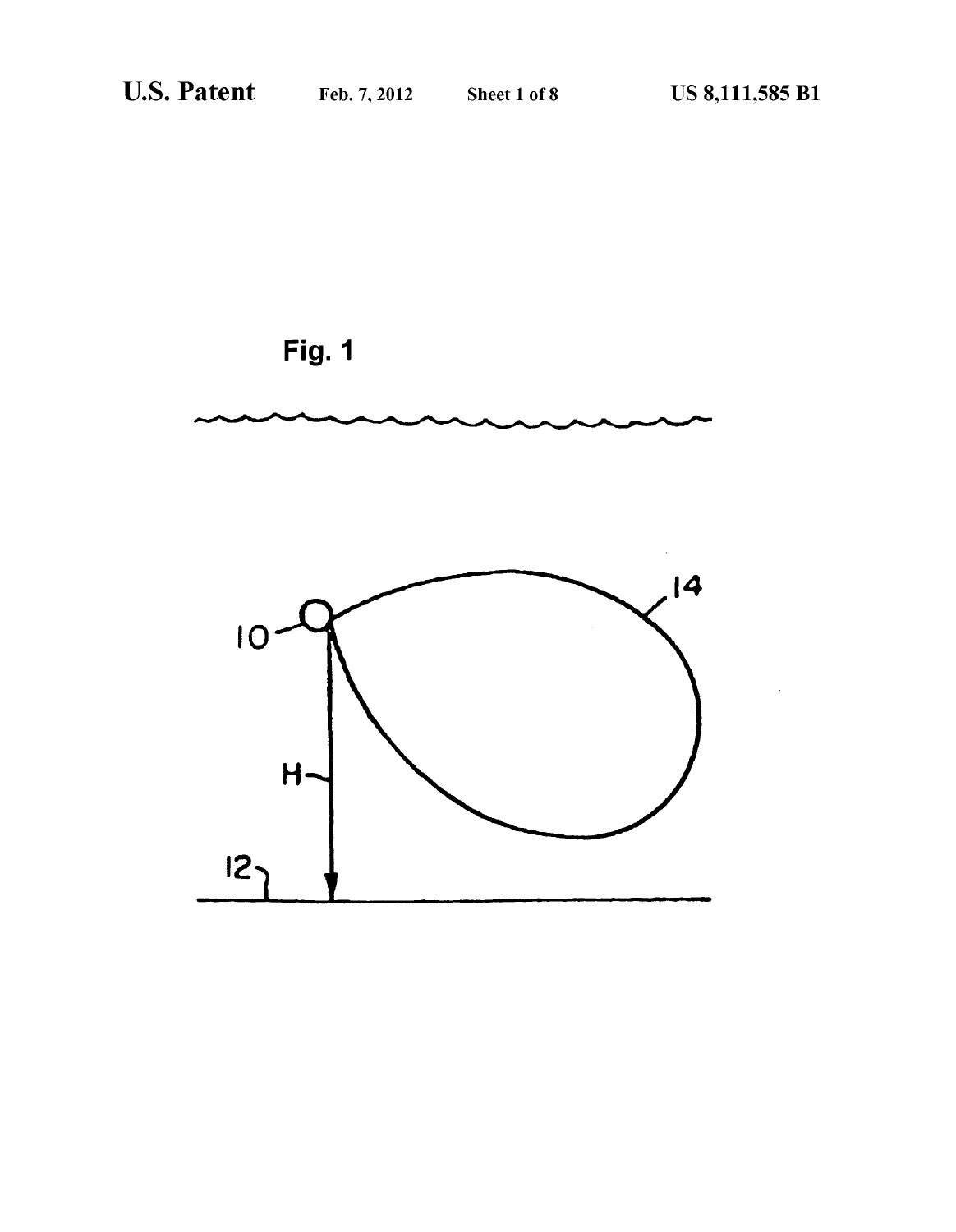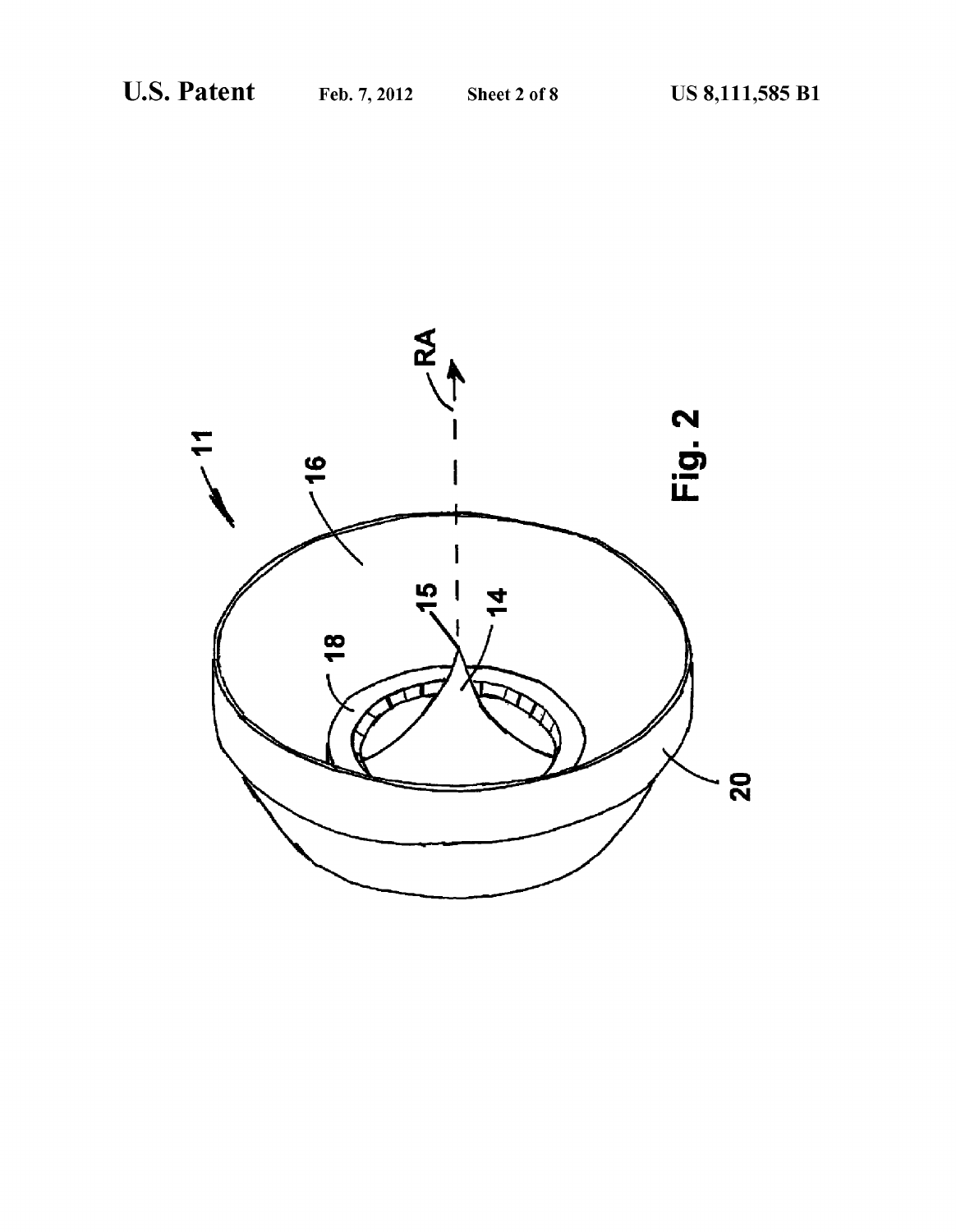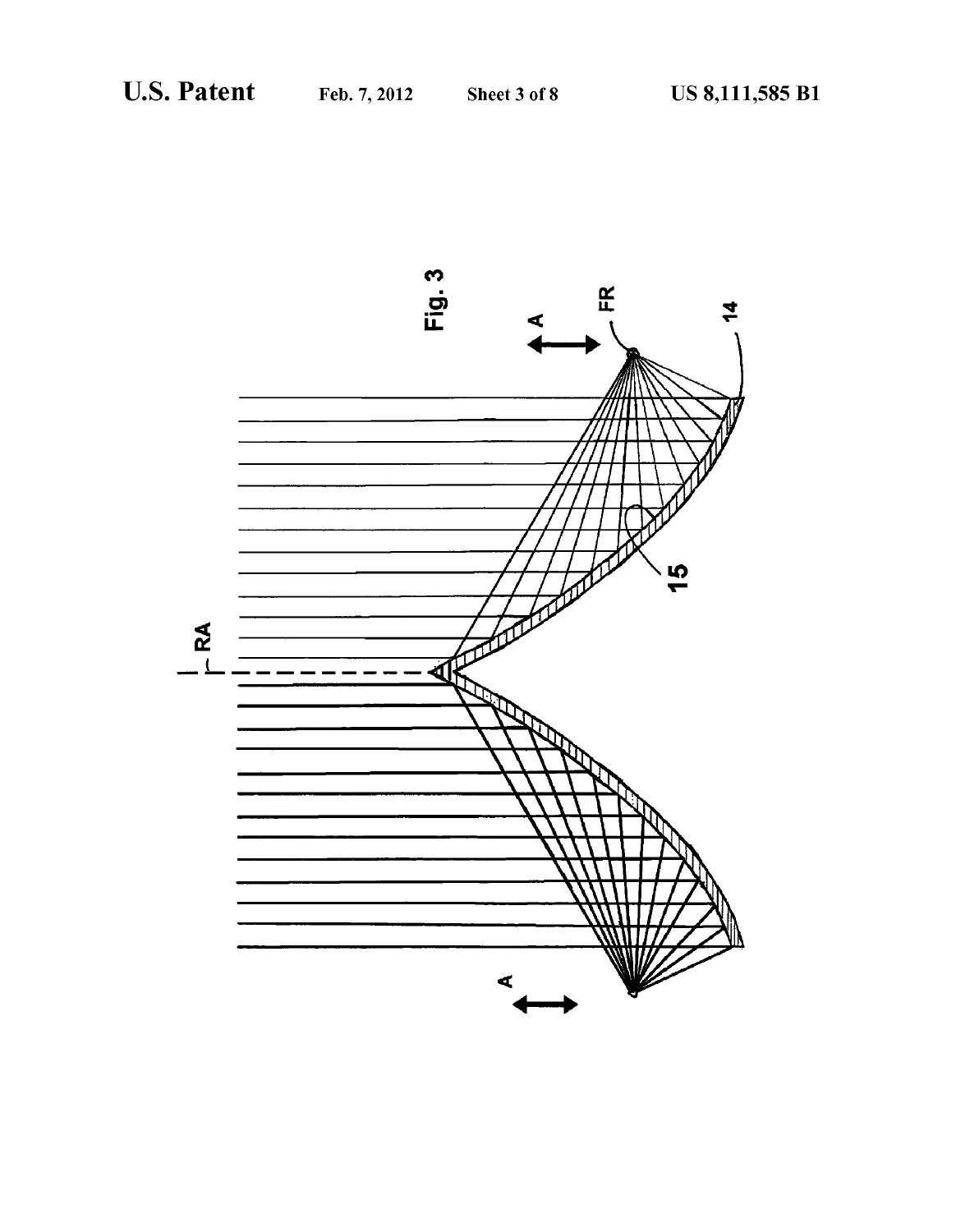

Fig. 4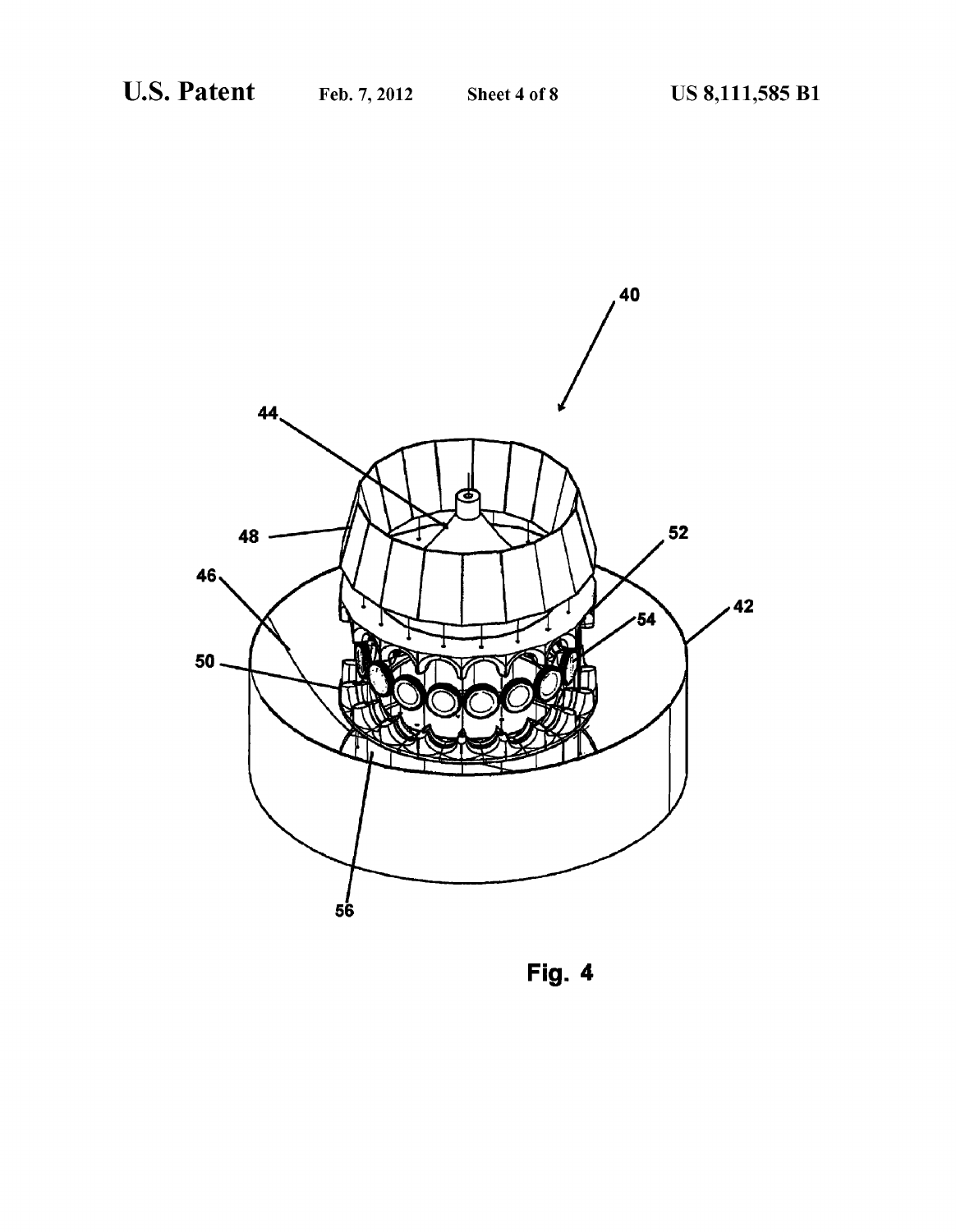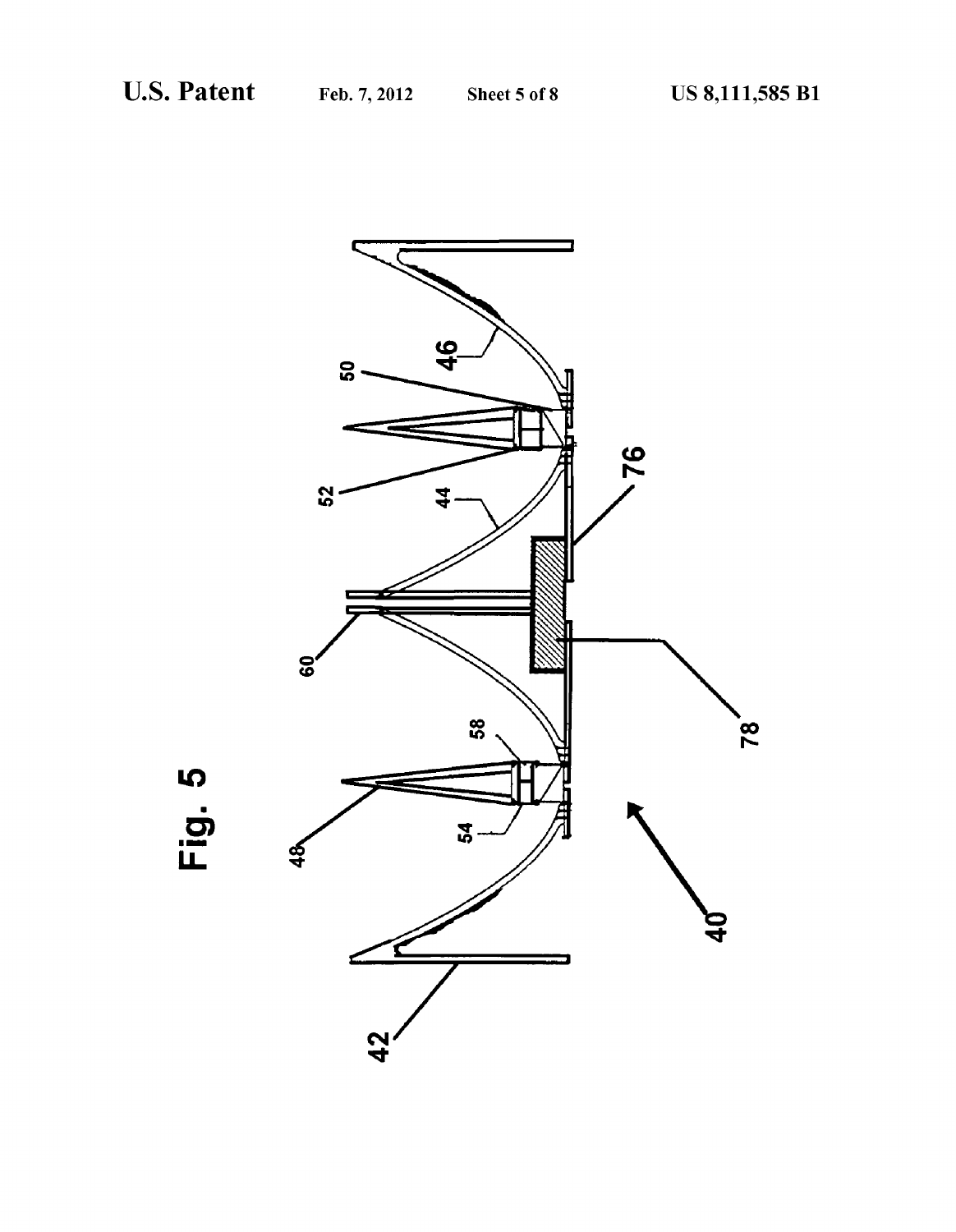

Fig. 6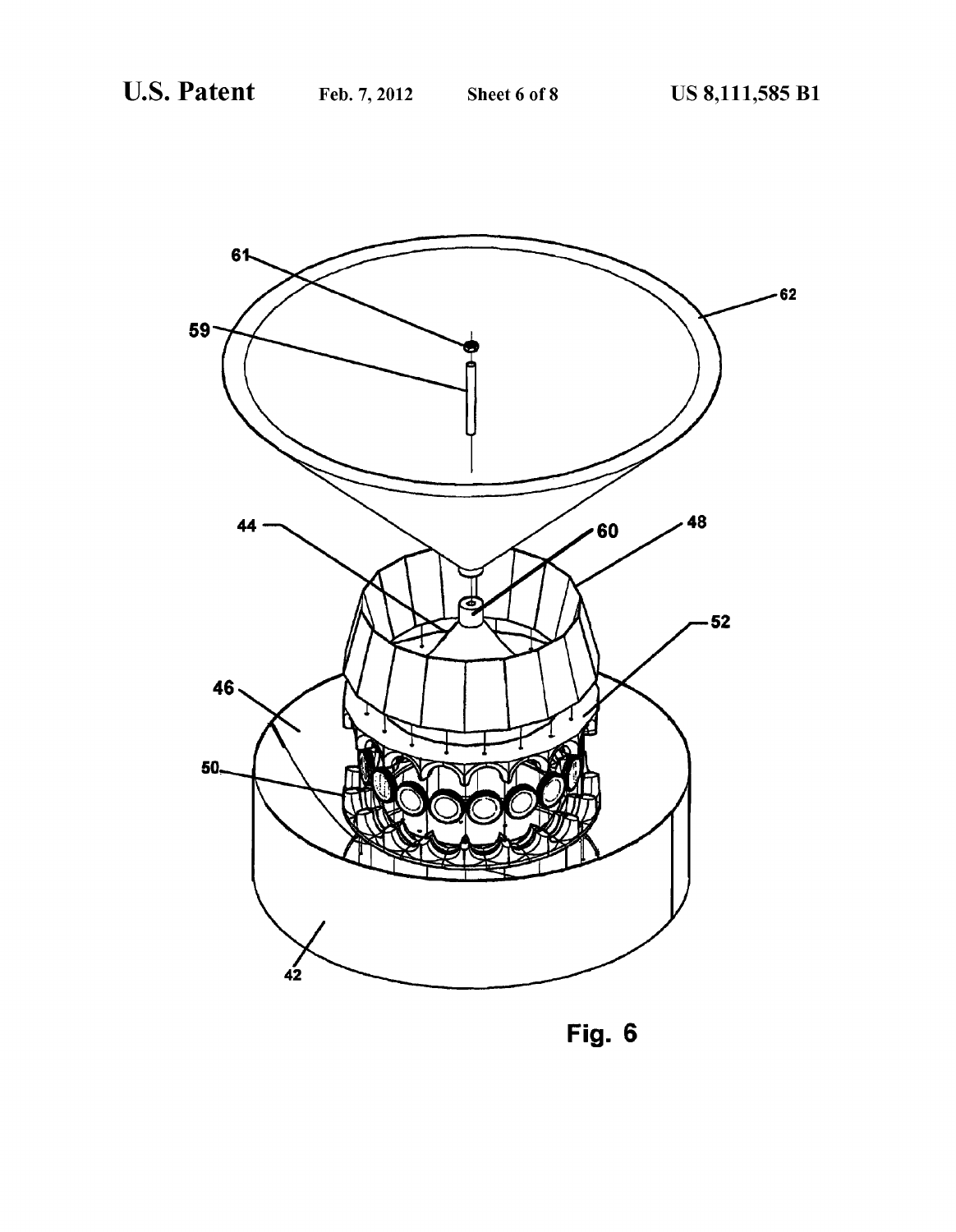

Fig. 7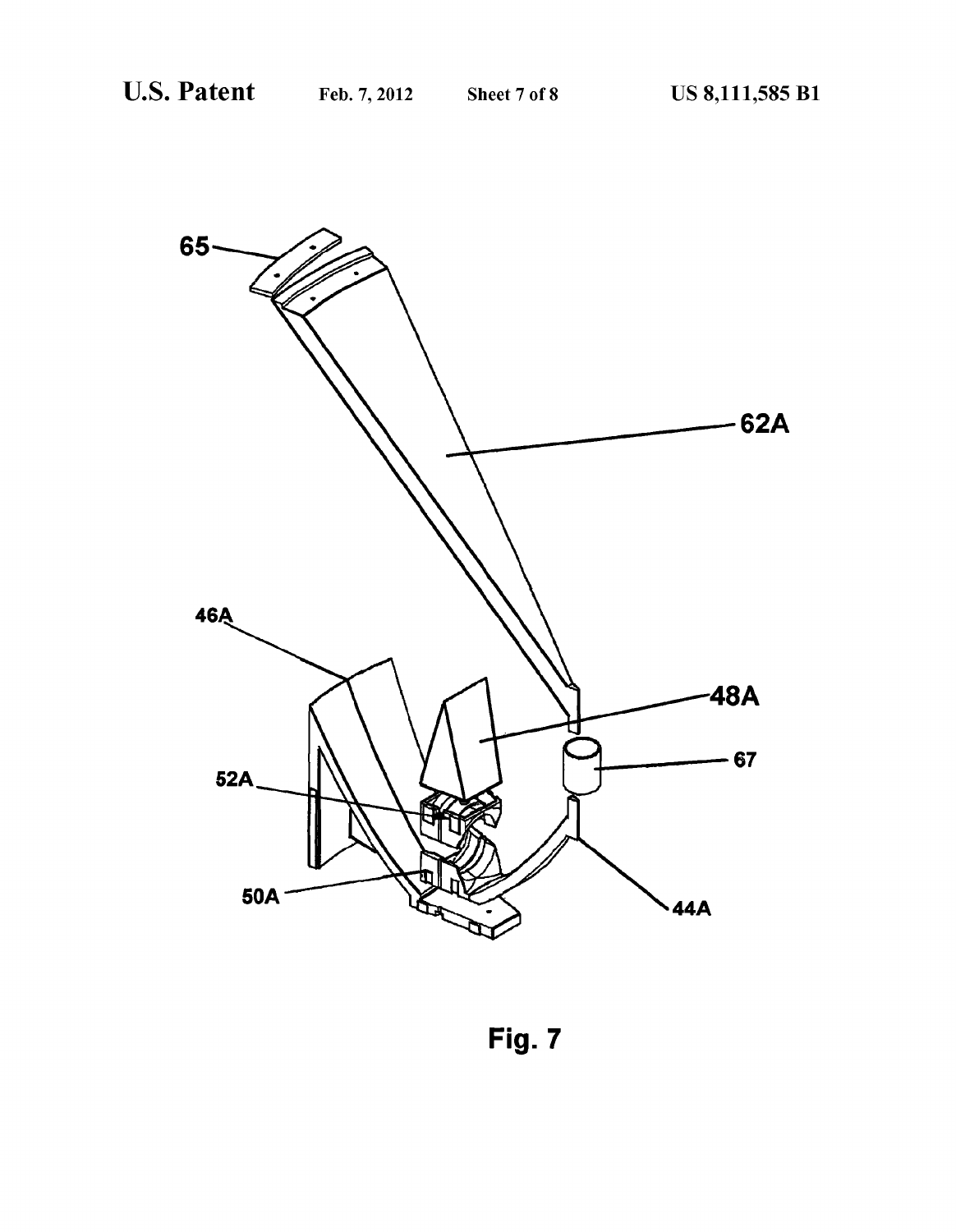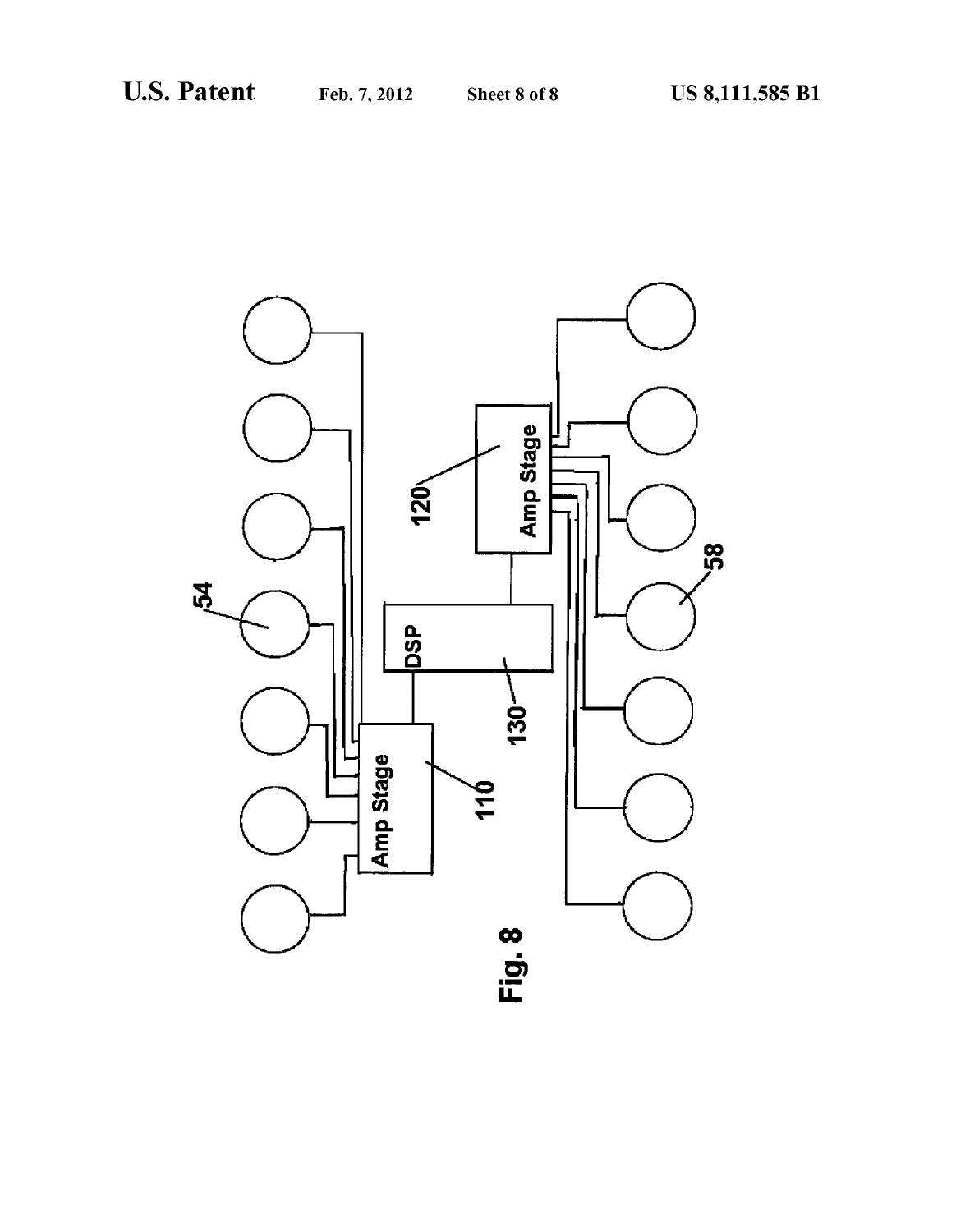10

 $\overline{\mathbf{z}}$ 

15

35

## UNDERWATERACOUSTIC TRANSDUCER ARRAY AND SOUND FELD SHAPNG **SYSTEM**

### PRIORITY CLAIM

This application claims the benefit of U.S. Provisional Patent Application Ser. No. 61/066,605 filed 21 Feb. 2008.

#### BACKGROUND

1. Technical Field

The field relates broadly to sonar and more particularly to transducer arrays and to sound field shaping and focusing elements for use with transducer arrays.

2. Description of the Problem

In active sonar systems arrays of acoustic transducers operate to combine the outputs from a large plurality of transducers to combine the sound waves from the individual transducers to narrow and intensify the sound field into a sound beam 20 and, by selectively weighting or adjusting the phase of the input signal to individual transducers, to direct the beam. Typically the transducers have been deployed in a plane arranged in rows and columns, though other approaches are known, see for example WO 2006/016156. Directivity is 25 improved and dispersion reduced with each additional row or column of transducers, however, improved directivity is largely a byproduct of increased destructive summation between the sound fields produced by individual transducers. While such arrays allow beams of high intensity to be gener- $30<sup>20</sup>$ ated, the gains obtained with each additional row or column of transducers quickly grow small in comparison to the number of transducers added at each step. While such diminishing returns are characteristic of many systems, they are pro

Parabolic dishes have also been used to reduce the dispersion of a sound field to produce a beam. Meyer et al., in U.S. Pat. No. 5,821,470, describe a Broadband Acoustical Trans mitting System based on a parabolic reflector incorporating two loudspeaker transducers. Meyer may be taken as repre- 40 sentative of such systems in that he provided one transducer be spaced from the dish, forward along the intended axis of propagation of sound and located at the focal point of the dish. The focal point transducer was horn loaded and oriented to propagate sound backward along the radiant axis and into the  $\,$  45  $\,$ dish for reflection in a collimated beam. Meyer added a sec ond transducer for low frequency sound. The second trans ducer was located opposed to the horn loaded transducer and on the radiant axis of the dish, flush mounted in the dish and oriented for forward propagation of Sound centered on the 50 radiant axis. At this location the low frequency transducer derives relatively little benefit from the dish as a focusing element, though the dish still serves as a baffle.

Underwater systems, particularly sonar systems, frequently rely on piezoelectric transducers which can be readily 55 applied both to the efficient generation of sound and for the efficient generation of electrical signals in response to impinging sound. Thus arrays of such transducers are more readily applied both for sound generation and sound reception when immersed in water than systems using transducers 60 device. optimized for use in a compressible medium such as those built for atmospheric use.

#### **SUMMARY**

A Sound system for the projection or reception of Sound employs a reflecting structure including an "acoustic objec

tive' which includes at least a first objective reflecting sur face. The acoustic objective comprises one or more reflecting surfaces characterized by a focus which comprises a set of non-coincident acoustic transducer locations for either generation or detection of sound. The acoustic objective defines a forward radiant axis for the system when in its sound projection mode, and where the acoustic objective includes more than one reflecting surface, the surfaces may be positioned one relative to the other to have a common forward radiant axis.

The focus points usually lie in a plane and may be a closed loop such as a ring. Each acoustic objective may be positioned<br>and shaped to define its own set of equivalent acoustic projection/receiver locations. The selection of the shape of each acoustic objective may be done to produce a set of equivalent transducer locations in a ring of non-Zero circumference cen tered on the forward radiant axis.

An array of transducers is positioned on the dispersed focus for each acoustic objective with the transducers located at discrete locations and with the transducers aimed to radiate into, or receive sound from, its respective reflecting surface of the acoustic objective. Depending upon the selected shape for the focus, the transducers of a given array are spaced to operate in their radiating mode as a closed loop line array. The spacing between the transducers is then determined by refer ence to the highest intended operating frequency of the array. The transducers may be aimed to radiate inwardly toward or outwardly from the forward radiant axis, depending upon whether the acoustic objective is a cone type or a dish type.

An example objective includes an inner reflecting surface (cone type) and an outer reflecting surface (dish type). The inner reflecting surface is formed from a cone reflector having its axis aligned on the intended radiant axis. The outer reflecting surface may be a forward concave annular ring resembling a dish and typically is disposed around the cone reflec tor. The shapes of the reflecting surfaces may be made parabolic relative to the forward radiant axis to define an inner

The sound system may be operated as a directionally sensitive listening device. Addition of a field reflector forward from the base system along the radiant axis allows the system to be used to determine a bearing to a sound source where the transducer elements are discrete elements.

#### BRIEF DESCRIPTION OF THE DRAWINGS

FIG. 1 is an elevation of a sound field for a active sonar transducer array.

FIG. 2 is a perspective view of an embodiment of an under water sound projector having inner and outer reflecting surfaces with coincident forward radiant axes.

FIG. 3 is a cross sectional diagram depicting operation of an inner reflecting surface for a sound radiator.

FIG. 4 is a cross sectional view of a projector having dual reflecting surfaces.

FIG. 5 is an exploded view of another embodiment of a projector,

FIG. 6 is an exploded view of the projector of FIG. 5 modified to operate as a passive sonar element.

FIG. 7 is a exploded sectional view of the embodiment of FIG. 6.

FIG. 8 is a block diagram of support circuitry for the

#### DETAILED DESCRIPTION

65 patent application Ser. No. 1 1/454,914 filed 16 Jun. 2006 for The present application incorporates by reference U.S. an Acoustic Energy Projection System, now issued as U.S. Pat. No. 7,621,369.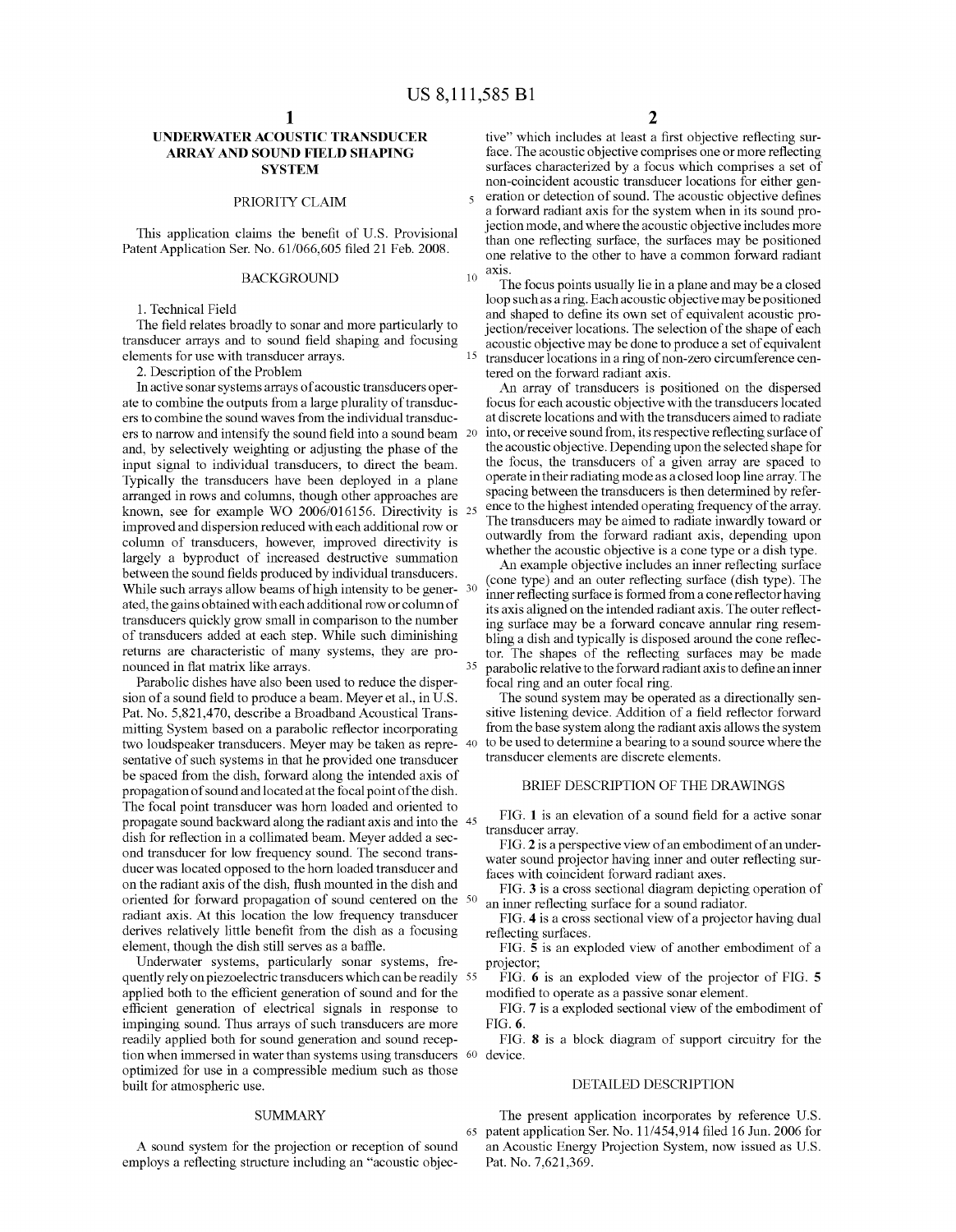15

30

65

In FIG. 1 a carrier 10, such as a submersible watercraft, projects a Sonar beam in a beam pattern 14 at a height Habove the sea bottom 12. To tighten the beam pattern 14 and deliver high energy levels into the beam, transducer arrays have been employed which have had large Surface areas over which 5 rows and columns of transducers were disposed. The degree of flatness, or narrowness, and the direction in which the

Referring to FIG. 2 an underwater acoustic system 11 for producing a narrow beam pattern or receiving Sound from a 10 narrow field of view is shown featuring an objective 17 com prising two acoustically reflective surfaces 14 and 16, the first corresponding to the outer surface of an inner cone 15 and a second reflecting surface 16 formed by a forward concave annular bowl formed by the interior of shell 20 and which is disposed circumferentially outwardly from the cone 15. The reflecting surfaces 14 and 16 of objective 17 may have hyper bolic or parabolic section taken in planes including the radiant axis RA. This is shown for reflecting surface 14 in FIG. 3. A cone having a reflecting surface which has a constant hyper- 20 bolic or parabolic section in any section including the radiant axis RA will have a focal ring FR of equivalent acoustic output (or input) locations in a circle encircling the radiant axis. The focal ring FR has a non-Zero circumference and encircles the cone 15 centered on the radiant axis RA. The 25 focal ring FR defines the location of equivalent output or input points for sound radiating forward (i.e. in the direction the apex of the cone points in) or for Sound received inbound along the axis. If the reflecting surfaces of the objective are scalloped the focal ring FR will not be continuous.

A possible location for an annular array 18 of acoustic transducers is near the base of cone 15. Transducers are located along the focal ring FR and, when operating in pro jection mode, are oriented to direct sound energy against the reflecting surface 14. Such placement of the transducers 35 results in a highly collimated forward sound field exhibiting little dispersion. It might be observed that if the transducers are moved forward and backward along the radiant axis RA (as indicated by double headed arrow A), the field can be made more dispersive, or given a far field convergence point 40 forward from cone 14. A second array of transducers may be used with reflecting surface 16.

A plurality of transducers may be placed at discrete, evenly spaced locations along a focal line or ring. Transducers may<br>be directed inwardly or outwardly perpendicular to the radi-45 ant axis RA with generated sound being reflected forward along the radiant axis in a low dispersion, collimated beam. For inwardly directed systems using a cone some leakage occurs toward the tip of the cone reflector due to lack of for a cone 15 may be dispensed with leaving a truncated cone. With transducers arranged in what is in effect an annular, closed loop line array, divergence of the sound field directed into the reflecting Surface is reduced. Transducers are located discretely spaced from one another by no more than one 55 quarter of a wavelength of the highest intended operating frequency of the device. The beam may be turned by physi cally turning the sound system. When used as a listening device sound system exhibits should exhibit directional sen sitivity comparable to a parabolic receiving dish, but having 60 more receiving transducers. reflective surface area there. Thus a substantial portion of a tip 50

The parabolic section for a hyperbolic cone reflector fol lows the equation:

#### $Y = X^2/4F$

where F is the focus, X is width and Y is height. Non parabolic section curves are conceivable, as is a cone reflector with straight faces. Of course such surfaces do not have the same focus characteristics as hyperbolic shapes do.

FIG. 4 is an exploded view of a acoustic system 40 which comprises an objective having first and second reflectors, including an inner cone reflector 44 and an outer bowl reflec tor 46. The outer bowl reflector 46 is supported on the interior of an outer shell 42 which encircles the assembled projection system 40. A plurality of transducers 54 are disposed in inner and out closed loop line arrays, nestled for Support between a lower transducer cradle 50 and an upper transducer cradle 52. An annular phase plug or summation cone 48 rests on top of the upper transducer cradle 52. The terminology "on top of" treats 'up' as being in the direction of propagation of acoustic radiation regardless of the actual orientation of the acoustic system 40 when used in its projection mode. The assembly of lower and upper cradles 50, 52, arrays of transducers 54 and phase wedge 38 rest on a bottom interior surface of the shell 42. For underwater use the inner cone reflector 44, outer shell 42, cradles 50, 52 and phase wedge 48 may be cast in aluminum.

FIG.5 illustrates in cross section an objective for the acous tic system 40 of FIG. 4. Inner and outer reflecting surfaces 44 and 46 can be seen to a cross sectional profiles in the plane including radiant axis RA. The assembly of lower transducer cradle 50, inner and out arrays of transducers 54 and 58, upper transducer cradle 52 and the annular phase wedge 48 rest on a support plate 76. A support electronics package 78 may be housed within inner cone 44. An open tube support post 60 centered on the radiant axis of projector 40 and extending through the apex of inner cone 44 provides a foundation in which to mount a field reflector as described with reference to FIG. 6. The outer bowl reflector 46 is parabolic in its sections, but differs from a conventional parabolic dish in that the bases of the parabolic sections to not meet at a single point in the base of the bowl, but instead forms a circle defining an annu lar gap (in which the transducer cradle and inner cone are fitted). Support plate 76 can substantially cover this gap excluding ports for introduction of electrical leads. Inner and outer arrays of transducers 54, 58 are provided along the respective focal rings for the pair of reflecting surfaces.

FIG. 6 illustrates fitting of a field reflector 62 to the support post 60 using a stud 59 and retaining nut 61. Sound projected forward from the base system 40 and impinging against the field reflector 62 is projected radially outwardly from the radiant axis in a plane transverse to the radiant axis RA up to and including the full 360 degree arc. Field reflector 62 allows use of acoustic system 40 in its receiving mode to be used to determine a bearing to a sound source. Conventionally, in an underwater acoustic device, the acoustic transducers 54, 58 are piezoelectric elements and efficiently generate electrical signals from impinging sound waves as well as operating to produce Sound waves from electrical signals applied to the transducers. Thus, with the application of appropriate elec tronics, acoustic system 40 operates in a projection mode or in a listening mode. With field reflector 62 fitted to the acoustic system 40 the sound signals reaching given transducers 54, 58 in the inner and outer arrays will vary with the bearing to the sound source. Acoustic system 40, with the fitted secondary radial reflector 62, can be used to determine the relative bearing to the target from the strength of the outputs from the transducers 54, 58 based on knowledge of the position of the transducers in the arrays. Field reflector 62, in order to operate for bearing determination, is formed as a cone with an inverted apex (relative to the direction of propagation of sound in the projection mode) centered on the radiant axis of the system 40. At present other configurations for the field reflector have not been considered, although other shapes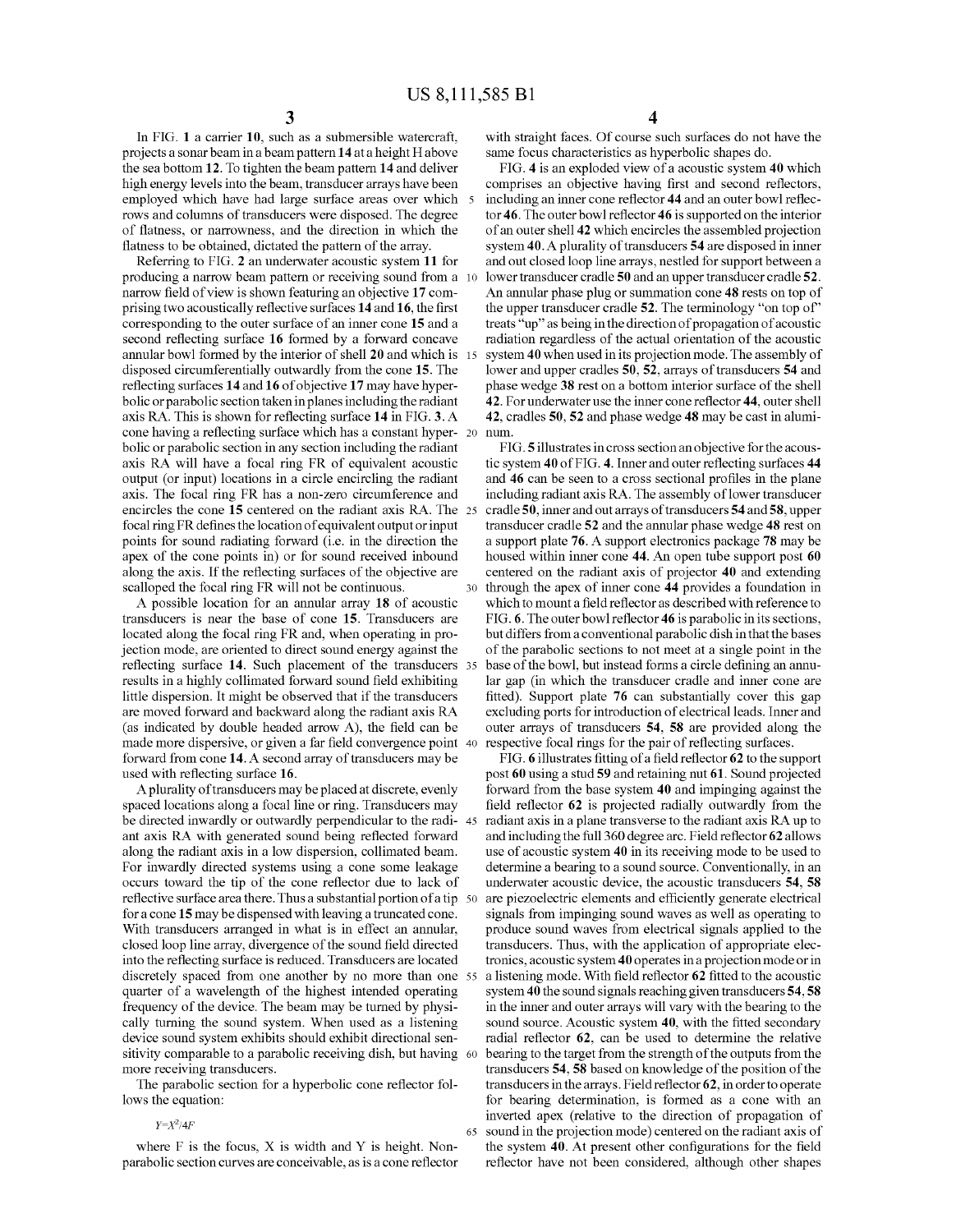might be dictated by changes to the objective, or if system 40 were to be configured for different types of geological sur-Veys, in a manner analogous to use of a Schmidt camera for sky surveys. Field reflector 62 is not limited to use of the system in a passive mode but can also be used to radially 5 distribute an outgoing pulse.

FIG. 7, with minor modifications to the mounting method for the field reflector 62, illustrates sections of the sound system of FIG. 6. The sections of the device may be cast as sections. Lower cradle section 50A and upper cradle section 52A provide support two transducers, one associated with the inner array and one with the outer array. The curvature of the outer bowl reflector section 46A and the inner cone reflector section 44A bowing away from the cradles is illustrated. A ring bracket 67 is shown as an alternative method of attaching 15 the field reflector section 62A. A phase wedge section 48A rests on top of upper transducer cradle section 52A.<br>FIG. 8 illustrates a simplified block diagram of represen-10

tative sound processing circuitry for the system of FIGS. 5-7. Arrays of transducers 54 and 58 are represented connected to 20 amplification stages 110, 120 which represent conventional amplification and analogue to digital conversion both for the generation of Sound and the processing of Sound inputs and could in theory be used to apply the phase adjustment and weighting of the signals to the individual transducers as is 25 done in planar arrays. Digital signal processing circuitry (DSP) 130 can be you used to analyze incoming signals transducer by transducer to determine a bearing based on the strength of the signal received from each transducer and knowledge of the individual transducers' positions in the 30 arrays. Generally outgoing pulses will be concurrent around the arrays.

The acoustic systems disclosed here allow the outputs from a potentially large plurality of sources located at acoustically equivalent locations with minimal destructive Summing of 35 the sources to produce a collimated sound field in an underwater environment. Employed in a passive or listening mode the system can be used for bearing determinations among other applications.

What is claimed is:

1. An acoustic system comprising:

- an objective including a shaped reflecting surface having a forward radiant axis, the shaped reflecting surface defining a focus along a ring of non-zero circumference cen tered on the forward radiant axis; 45
- a plurality of transducers distributed on the focus in a closed loop with the plurality of transducers arranged and adjacent transducers spaced for operation as local approximations of a linear array;
- the transducers being operable in a projection mode or a 50 receiving mode; and
- driver circuitry for operating the plurality of transducers in frequency ranges and phase relationships for operation as approximations of linear arrays.

2. An acoustic system as claimed in claim 1, the objective 55 further comprising:

- inner and outer reflecting surfaces, the inner reflecting surface being formed on a cone reflector having a central axis aligned on the forward radiant axis and the outer reflecting Surface being a forward concave dish disposed 60 around the cone reflector; and
- the inner and outer reflecting surfaces having a forward radiant axes which are coincident with the forward radi ant axis.

3. An acoustic system as claimed in claim 1, further com- 65 prising:

a field reflector disposed across the forward radiant axis.

6

4. An acoustic system as claimed in claim 3, further com prising:

the plurality transducers distributed along the ring;

processing circuitry coupled to receive electrical signals produced by the transducers responsive to impinging sound and to determine a bearing to the source of the sound based on the location of the transducers in the array based on characteristics of the sound.

5. An acoustic system as claimed in claim 4, further com prising:

- the field reflector being oriented with respect to the forward radiant axis for distributing radiated sound radially outwardly from the forward radiant axis.
- 6. A Sonar system comprising:
- a cone reflector, the cone reflector having a base and an apex and being shaped to define a focal ring encircling the cone in a plane perpendicular to an axis through the apex;
- an array of transducers disposed at discrete, evenly spaced locations along the focal ring;
- driver circuitry for generating sound from the array of transducers at frequencies and phase relationship so that adjacent transducers operate as approximations of linear arrays; and
- a field reflector positioned across a radiant axis from the cone reflector.

7. A sonar system as set forth in claim 6, further compris ing:

- a dish reflector, the dish reflector being disposed radially outwardly from the cone reflector and shaped to define a second focal ring relative to the dish reflector;
- a second array of transducers disposed at discrete locations along the second focal ring;
- a cradle positioned between the cone reflector and the dish reflector in which the first and second arrays of trans ducers are mounted; and

an annular phase wedge mounted on the cradle.

- 40 ing: 8. A sonar system as set forth in claim 7, further compris
	- the driver circuitry further operating for generating sound from the second array of transducers; and
	- the field reflector being positioned across a coincident radi ant axis for the dish reflector and the cone reflector distributing sound energy radially outwardly from the radiant axis of the cone and dish reflectors.

9. A sonar system as set forth in claim 7, further compris ing:

- the transducers being operable for generating sound directed into the cone reflector and the dish reflector; and
- the cone reflector and the dish reflector having a coincident radiant axis.

10. A sonar system as set forth in claim 7, further compris ing:

- the field reflector positioned relative to the cone and dish reflectors to reflect ambient sound into the cone and dish reflectors along a radiant axis.
- 11. A Sonar system comprising:
- a cone reflector, the cone reflector having a base and an apex and being shaped to define a focal ring encircling the cone in a plane perpendicular to an axis through the apex;
- an array of transducers disposed at discrete locations along the focal ring; and
- a dish reflector, the dish reflector being disposed radially outwardly from the cone reflector and shaped to define a second focal ring relative to the dish reflector;